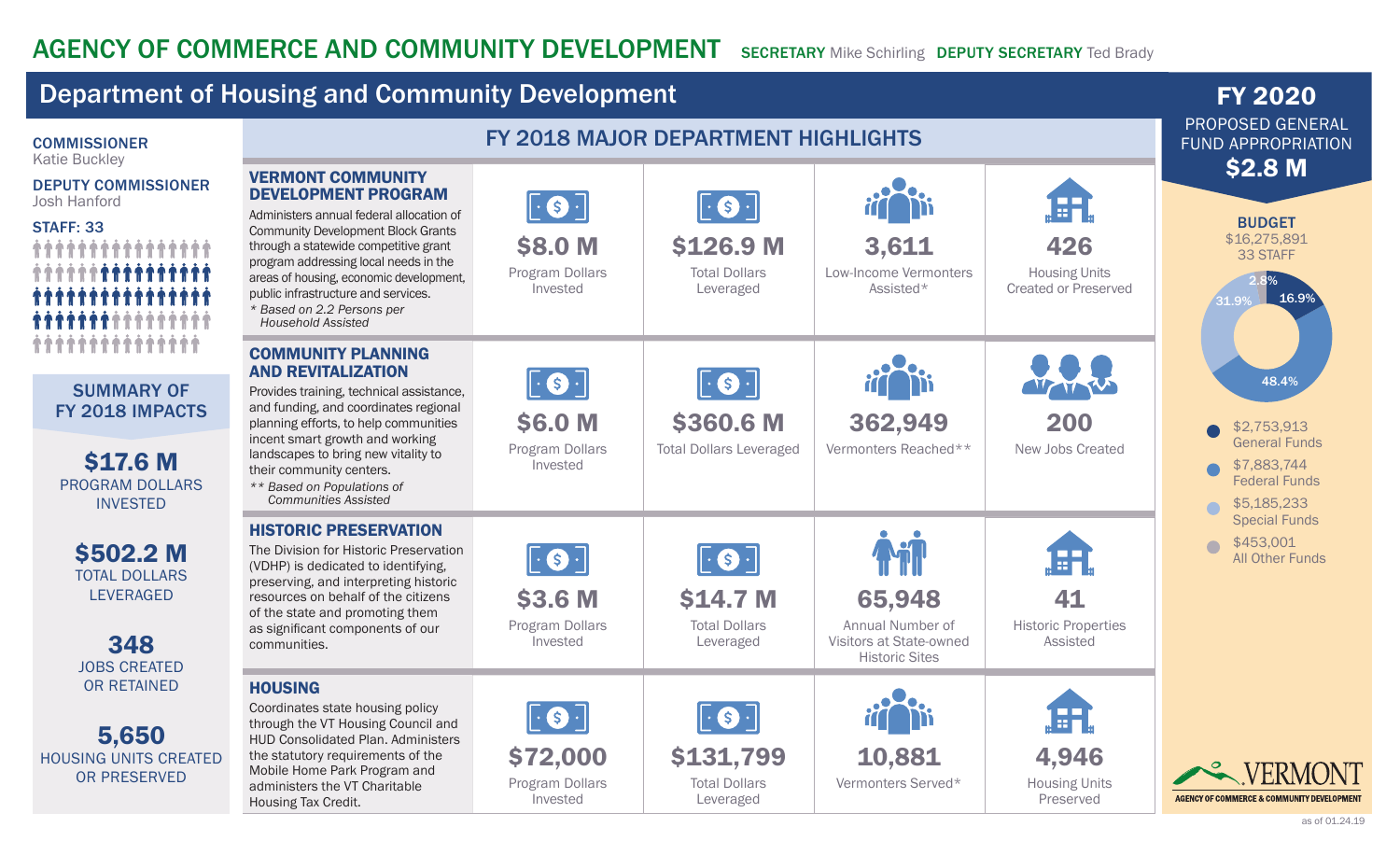## Department of Housing and Community Development **FY 2020 FY 2020** PROPOSED GENERAL COMMISSIONER VERMONT COMMUNITY DEVELOPMENT PROGRAM & HOUSING DIVISION (FY 2018 HIGHLIGHTS) FUND APPROPRIATION Katie Buckley \$705,922 AFFORDABLE HOUSING DEPUTY COMMISSIONER  $|\cdot$   $\bullet$   $\cdot$  $|\cdot$   $\odot$   $\cdot|$ 田 Grant funding for affordable housing Josh Hanford needs including new construction, BUDGET STAFF: 13 rehabilitation, preservation, \$4.6 M **\$89 M** 426 937 \$8,481,453 *<u><i><u><b>↑↑↑↑↑↑↑↑↑↑↑↑</u>*</u> homeownership, multi-family rental, Total Dollars Program Dollars Vermonters Served\* Housing Units 13 STAFF and mobile home parks. Invested Leveraged Created or Preserved *\* Based on 2.2 Persons per*  5.7%*Household Assisted* 8.3% ECONOMIC DEVELOPMENT  $|\cdot$  (s)  $\cdot$  $|\cdot$  S  $\cdot|$ **KAN BIB** prod GRANTS *^^^^^^^^^^^^^^^^^^^^* **VZYAV** Funding for economic development \$2.3 M \$35.6 M 148 2 projects resulting in job creation and SUMMARY OF 86.0% retention primarily benefiting low and Program Dollars Total Dollars Direct Jobs Created Businesses Assisted moderate income residents. FY 2018 IMPACTS Invested and Retained Leveraged \$705,922 PUBLIC FACILITY AND General Funds  $\cdot$  (\$).  $|\cdot$   $\bullet$   $\cdot|$ SERVICE GRANTS 農業 ÆR \$8.0 M \$7,295,200 Funding for infrastructure, health Federal Funds PROGRAM DOLLARS and safety, public access, and public \$901,000 \$2.1 M 2,526 9 \$480,331 INVESTED services needs primarily benefiting Program Dollars Total Dollars Vermonters Served by Communities Served Special Funds low and moderate income residents. Invested Leveraged Improved Facilities \$126.9 M PLANNING GRANTS TOTAL DOLLARS  $|\cdot$  (s)  $\cdot$ S **品品品** Funding for planning needs in one or LEVERAGED more of the VCDP areas of eligibility: housing, economic development, \$130,500 \$25,336 36,273 5 public facilities, and services. Program Dollars Total Dollars Vermonters Reached\*\* Communities Served 148 *\*\* Based on Populations of*  Invested Leveraged *Communities Assisted* JOBS CREATED OR RETAINED MOBILE HOME PARK S  $|\cdot|$ S Æ PROGRAM Coordinates state housing 5,372 \$72,000 \$131,799 10,881 4,946 policy. Administers the statutory HOUSING UNITS CREATED requirements of the Mobile Home Vermonters Served\* Program Dollars Total Dollars Housing Units OR PRESERVED Park Program and administers the Invested Preserved Leveraged **AGENCY OF COMMERCE & COMMUNITY DEVELOPMENT** VT Charitable Housing Tax Credit.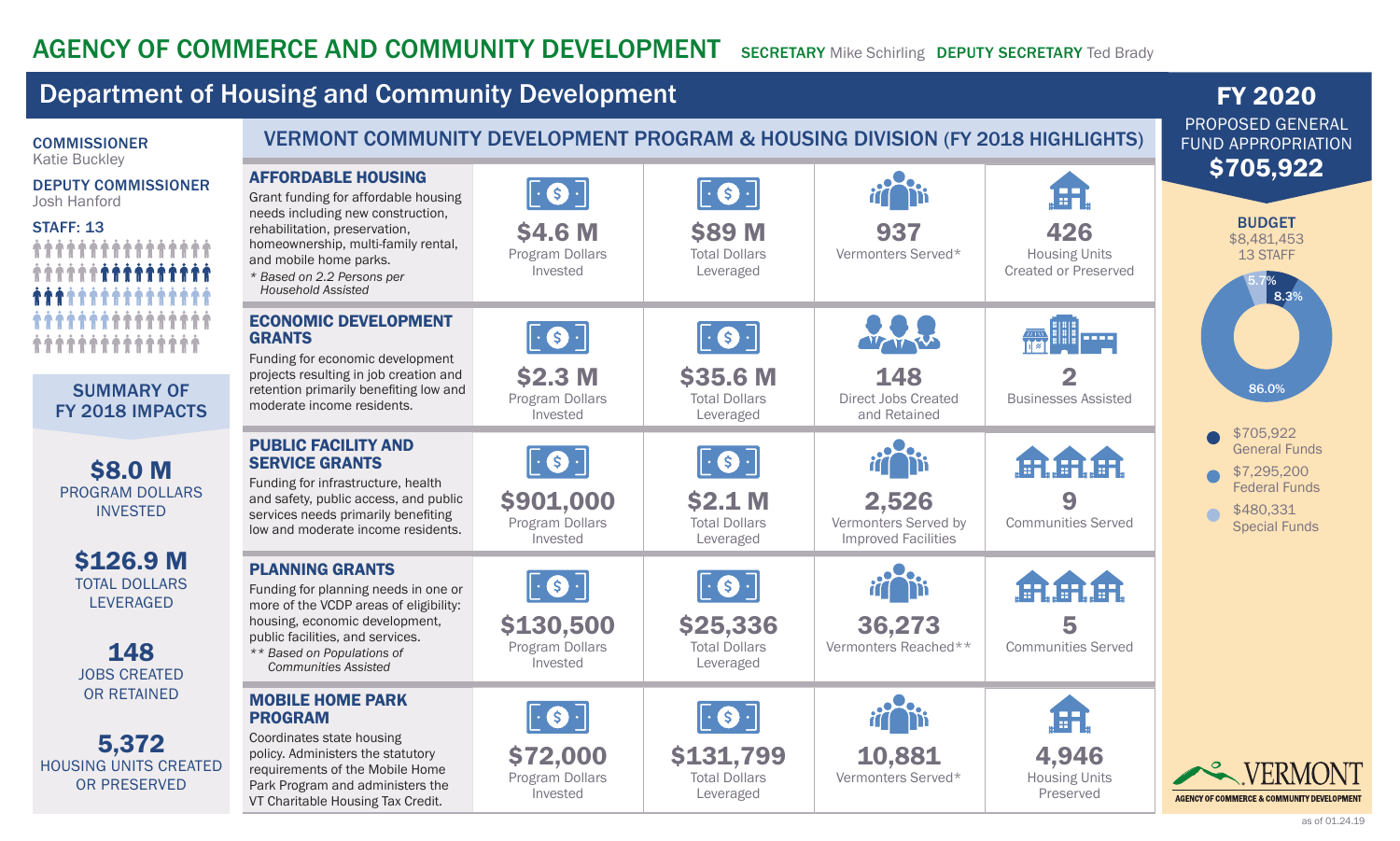# AGENCY OF COMMERCE AND COMMUNITY DEVELOPMENT SECRETARY Mike Schirling DEPUTY SECRETARY Ted Brady

### Department of Housing and Community Development **FY 2020 FY 2020** PROPOSED GENERAL COMMISSIONER COMMUNITY PLANNING AND REVITALIZATION (ANNUAL HIGHLIGHTS) FUND APPROPRIATION Katie Buckley \$500,347 DOWNTOWN AND VILLAGE DEPUTY COMMISSIONER ÆH CENTER TAX CREDITS  $|\cdot$   $\bullet$   $\cdot$  $|\cdot$   $\cdot$   $|\cdot|$ **AS III prod** Josh Hanford The tax incentives support new BUDGET STAFF: 6 construction and encourage \$2.8 M \$324 M 21 213 \$4,979,213 investments to make older *^^^^^^^^^^^^^^^^^^^^* 6 STAFF and historic buildings safe and Program Dollars Total Dollars Housing Units Tax Credit Projects accessible. Invested Leveraged Created or Preserved 9.1%*^^^^^^^^^^^^^^^^* 10.0% DOWNTOWN TRANSPORTATION FUND  $|\cdot$   $\bullet$   $\cdot$  $|\cdot$  (s)  $\cdot|$ ISA *^^^^^^^^^^^^^^^^^^^^* The Downtown Transportation Fund improves sidewalks and other public 30,967 \$334,274 \$625,128 5 spaces and stimulates private 80.9% SUMMARY OF investment. Program Dollars Total Dollars Vermonters Served\* Communities Served Invested Leveraged FY 2018 IMPACTS *All data for calendar year 2018* \$500,347 DOWNTOWN PROGRAM General Funds The Downtown Program provides  $|\cdot$  S  $\cdot|$  $\bullet$ \$6.0 M VZVYV communities with financial \$4,025,865 incentives, training, and technical Special Funds PROGRAM DOLLARS \$2.4 M \$35.9 M 192,097 200 assistance supporting local efforts to \$453,001 INVESTED  $\sqrt{2}$ encourage economic development. Program Dollars Total Dollars Vermonters Reached\*\* Net New Jobs Created Other Funds *All Data for calendar year 2017*  Invested Leveraged \$360.6 M *\* Based on 2.2 Persons per*  MUNICIPAL PLANNING *Household Assisted*  TOTAL DOLLARS GRANTS  $|\cdot$   $\cdot$   $|\cdot|$  $|\cdot$  (\$)  $\cdot$ *\*\*Based on Populations of*  LEVERAGED Municipal Planning Grants support *Communities Assisted* local planning and community \$115,095 \$450,265 139,885 38 revitalization initiatives that build 200 strong communities and improve Vermonters Reached\*\* Program Dollars Total Dollars Communities Served Vermonters' quality of life. Invested Leveraged JOBS CREATED OR RETAINED REGIONAL PLANNING **COMMISSIONS** S  $\left($ S $\right)$ Twelve Regional Planning 213 Commissions partner with the State \$2.9 M \$8 M 262 625,741 HOUSING UNITS CREATED to provide technical assistance, access to state programs and Program Dollars Total Dollars Vermonters Reached\*\* Communities Served OR PRESERVED resources, and local expertise. **AGENCY OF COMMERCE & COMMUNITY DEVELOPMENT** Invested Leveraged